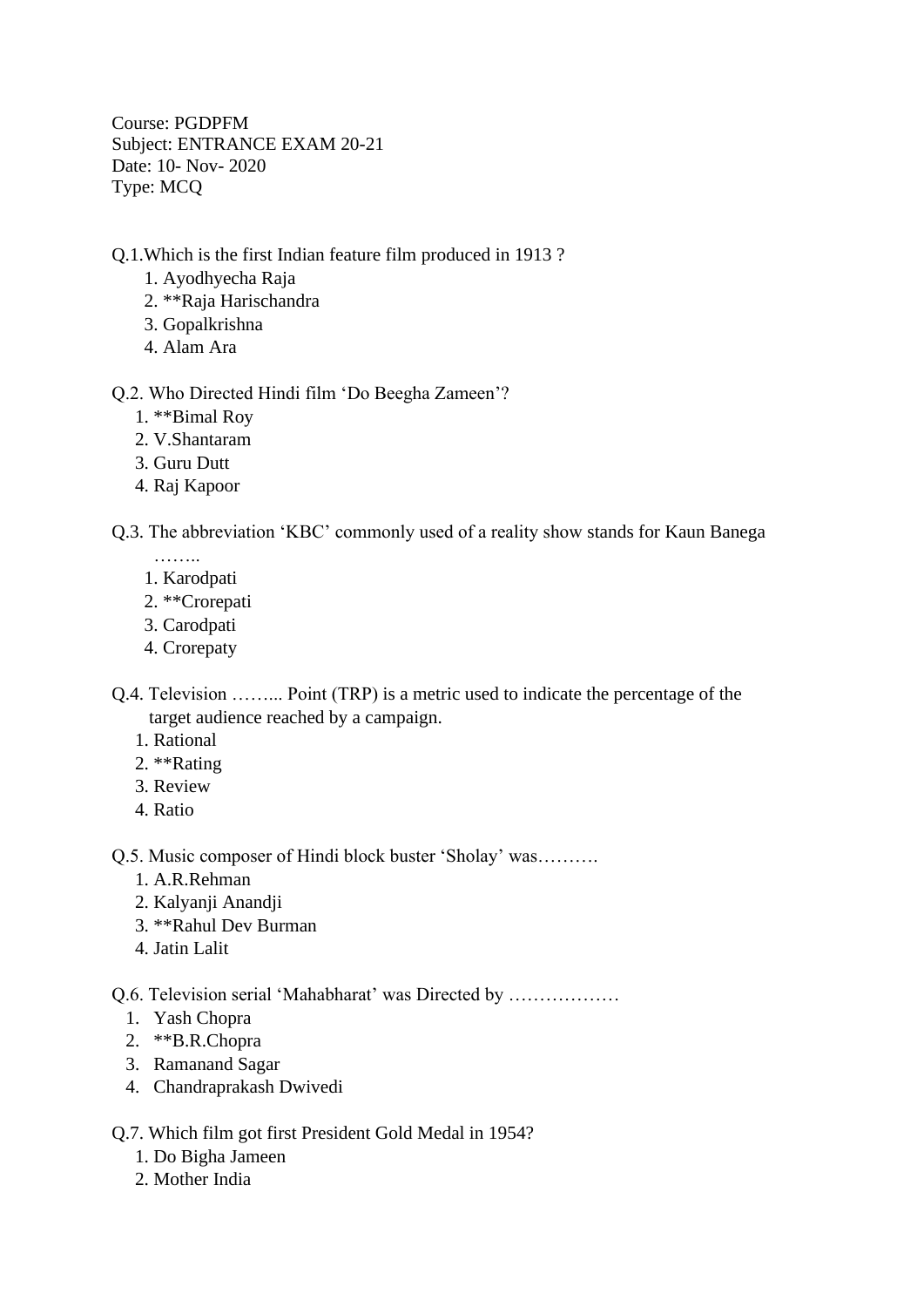- 3. \*\*Shyamchi Aai
- 4. Jagte Raho
- Q.8. Naseerudin Shah is playing Pandit ……….. Rathod in Hindi web series Bandish Bandits on Amazon prime.
	- 1. Radheshyam
	- 2. \*\*Radhemohan
	- 3. Radhe
	- 4. Digvijay

Q.9. In streaming media service OTT stands for …….

- 1. Over the telecast
- 2. Over the transmission
- 3. \*\*Over the Top
- 4. Over the Target

Q10 Long shot is also commonly called as ………..

- 1. Mid shot
- 2. \*\*Wide Shot
- 3. Cut away shot
- 4. Establishing shot

Q11 Close shot highlight which characteristic of the character?

- 1. \*\*Emotions
- 2. Hand movement
- 3. Perspective
- 4. Anatomy

Q12 Which films are made to sell the product or services?

- 1. Corporate
- 2. \*\*Commercials
- 3. Feature
- 4. PSA

Q13 Who played the role of M.K.Gandhi in 1982 British film 'Gandhi'?

- 1. Mel Gibson
- 2. Sean Connery
- 3. \*\*Ben Kingsley
- 4. Naseeruddin Shah

Q14 Hindi song 'Pyar Kiya Toh Darna Kya' sang by Lata Mangeshkar is from Film ……..

- 1. Mother India
- 2. \*\*Mughal e azam
- 3. Shree 420
- 4. Naya Daur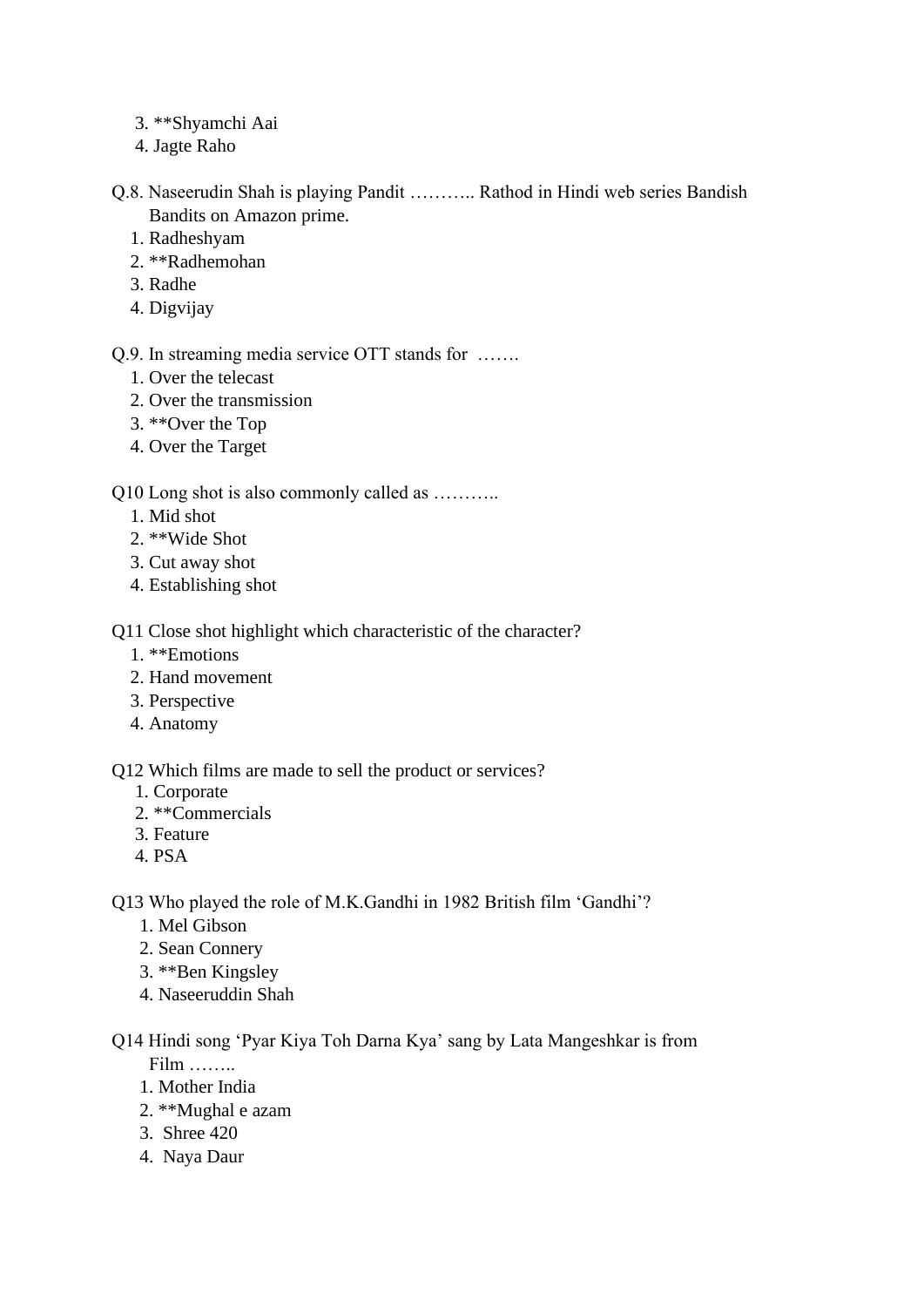Q15 In DSLR camera 'L' stands for

- 1. Light
- 2. \*\*Lens
- 3. Latitude
- 4. Lumax

Q16 India lost recently its first Oscar award winning personality …………

- 1. Anita Thompson
- 2. Rishi Kapoor
- 3. Irfan Khan
- 4. \*\*Bhanu Athaiya

Q17 The character played by Manoj Vajpayee in Hindi web series 'The Family Man' was

- 1. \*\*Srikant Tiwari
- 2. Moosa Rehman
- 3. J.K.Talpade
- 4. Atharv Tiwari

Q18 Editing software Final Cut ……….. is commonly used India.

- 1. Premier
- 2. \*\*Pro
- 3. Edit
- 4. Pentium

Q19 Hindi web series 'Sacred Games' was based on a novel by …….

- 1. Tanuja Chandra
- 2. Vikram Seth
- 3. \*\*Vikram Chandra
- 4. Chetan Bhagat

Q20 Sonam Kapoor bagged Best Actor in female lead National award in ……….

- 1. Saawariya
- 2. Bhaag Milkha Bhaag
- 3. Raanjhanaa
- 4. \*\*Neerja

Q21 Hindi film …………… recently celebrated its 25 years of theater running.

- 1. Kutch Kutch Hota Hai
- 2. \*\*Dilwale Dulhania Le Jayenge
- 3. Akele Hum Akele Tum
- 4. Qayamat Se Qayamat Tak

Q22 Letters 'CD' in audio industry stands for........

- 1. Compressed Data
- 2 Compact Data
- 3. \*\*Compact Disk
- 4. Commercial Data